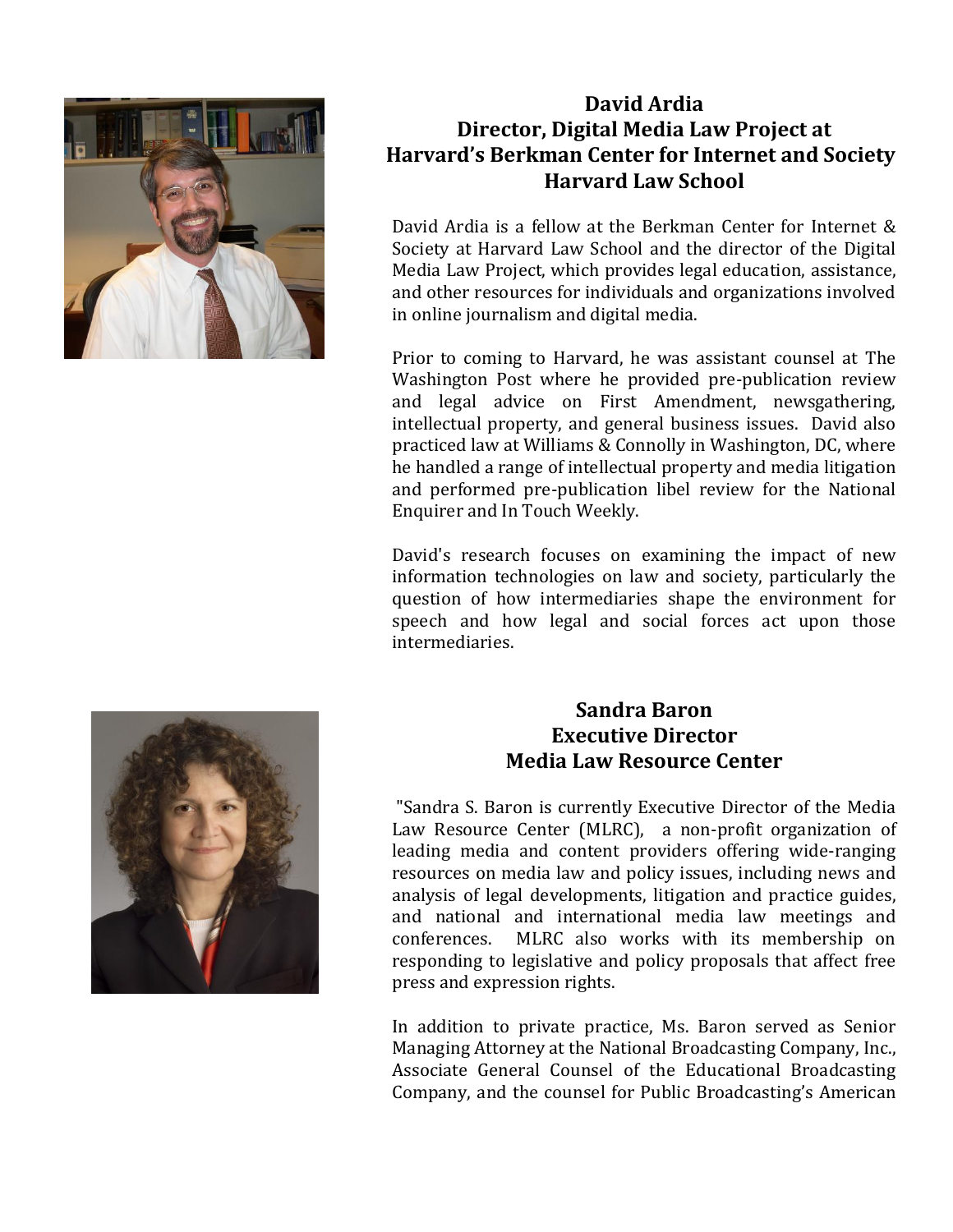Playhouse. She is a member of the American Law Institute, has taught media law to journalism students, and spoken at numerous forums. She was co-author of the second edition of *Libel, Slander and Related Problems*, and has written articles for MLRC and other publications on media law topics.



#### **Ann Bartow Professor, University of South Carolina Law**

Professor Ann Bartow is a graduate of Cornell University and the University of Pennsylvania Law School. She began her teaching career as an Honorable Abraham L. Freedman Teaching Fellow at Temple University School of Law, where she also received an LL.M. in Legal Education. Professor Bartow currently teaches Intellectual Property Survey Law, Copyright Law, Trademarks and Unfair Competition Law, Patent Law and a seminar on Pornography, Prostitution, Sex Trafficking and the Law. Her scholarship focuses on the intersection between intellectual property laws and public policy concerns, privacy and technology law, and feminist legal theory, and she has published numerous articles and book chapters on these subjects. She co-administers the "[Feminist](http://feministlawprofessors.com/)  [Law Professors](http://feministlawprofessors.com/)" blog, a contributing editor at Jotwell.com and is a regular blogger at Madisonian.net.



# **Patrick Carome, Partner WilmerHale**

Patrick Carome, a partner in the Washington, D.C. office of WilmerHale, has practiced media law for 25 years. He has successfully represented leading Internet companies – including AOL, Yahoo!, Google, eBay, and craigslist – in landmark cases establishing that online service providers are generally immune from liability for unlawful third-party content. His other areas of expertise include privacy, data security, defamation, intellectual property, FOIA, press access, reporters' privilege and other free speech issues. He previously served as inside counsel for The Washington Post, staff counsel to a congressional investigative committee, and law clerk for a New York federal judge.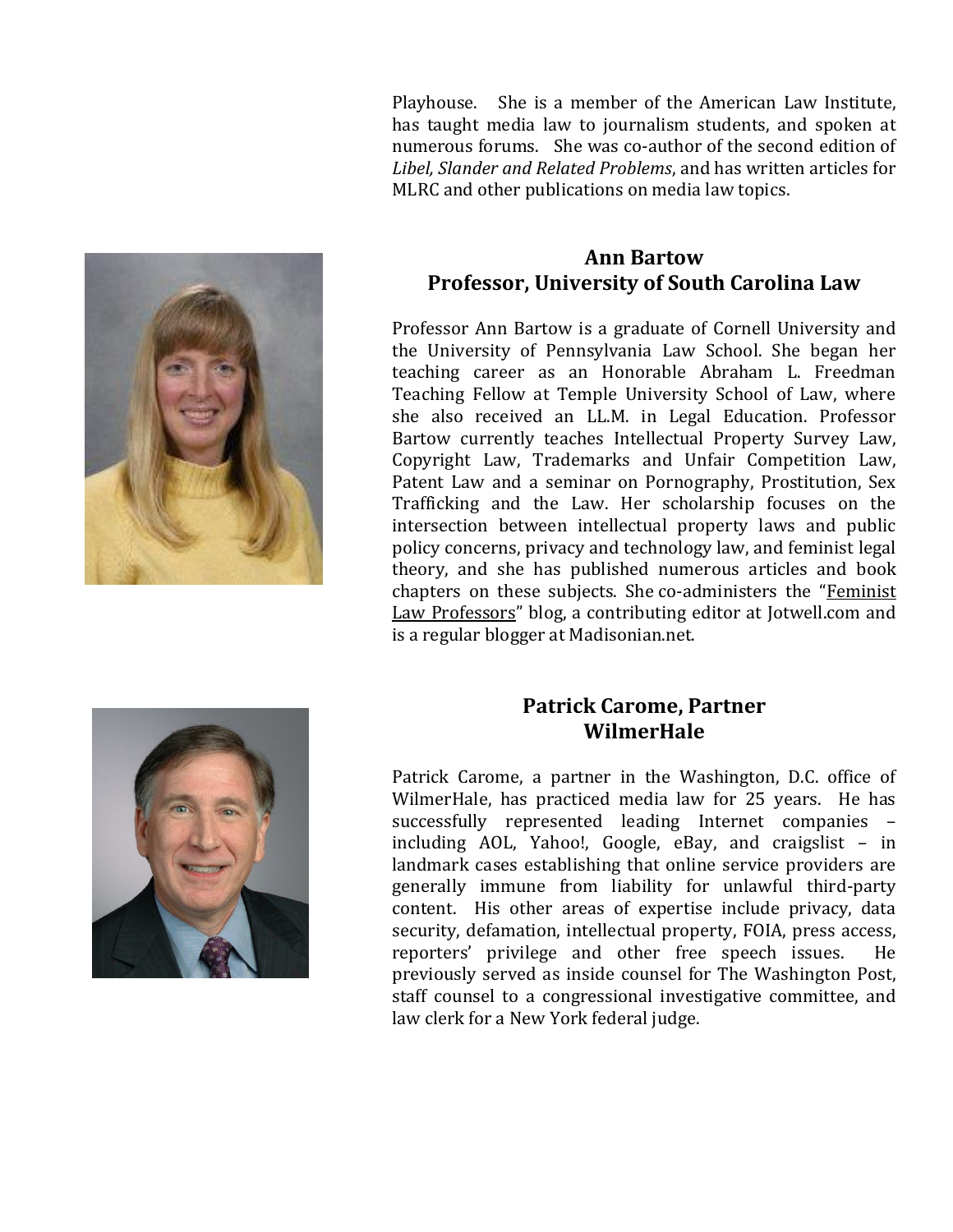

### **Cindy Cohn Legal Director Electronic Frontier Foundation**

Cindy Cohn is the Legal Director for the Electronic Frontier Foundation as well as its General Counsel. She is responsible for overseeing the EFF's overall legal strategy and supervising EFF's 11 staff attorneys and fellows. Ms. Cohn first became involved with the EFF in 1995, when the EFF asked her to serve as the lead attorney in Bernstein v. Dept. of Justice, the successful First Amendment challenge to the U.S. export restrictions on cryptography. Outside the Courts, Ms. Cohn has testified before Congress, been featured in the New York Times, San Francisco Chronicle and elsewhere for her work on cyberspace issue. The National Law Journal named Ms. Cohn one of 100 most influential lawyers in America in 2006 for "rushing to the barricades wherever freedom and civil liberties are at stake online." In 2007 the Journal named her one of the 50 most influential women lawyers in America. In 2010 Intellectual Property Section of the State Bar of California awarded her its Intellectual Property Vanguard Award.



# **Christopher Cox Partner, Bingham McCutchen LLP**

Chris Cox is a partner at Bingham and a member of the Corporate, Mergers & Acquisitions, and Securities Group, advising global companies on strategic issues, corporate governance, securities regulation and general business matters worldwide. He is also a principal of Bingham Consulting Group, focused on strategic issues involving federal and state governments, homeland security, and multistate litigation.

In private practice prior to joining Bingham, Chris was a partner in the international law firm of Latham & Watkins in Los Angeles and Orange County, and a member of the firm's national management. In 1986 he left Latham to work as a White House counsel to President Ronald Reagan.

During a 23-year Washington career, Chris was chairman of the U.S. Securities and Exchange Commission, chairman of the Homeland Security Committee in the U.S. House Representatives, the fifth-ranking elected leader in the House and a 17-year member of Congress from California.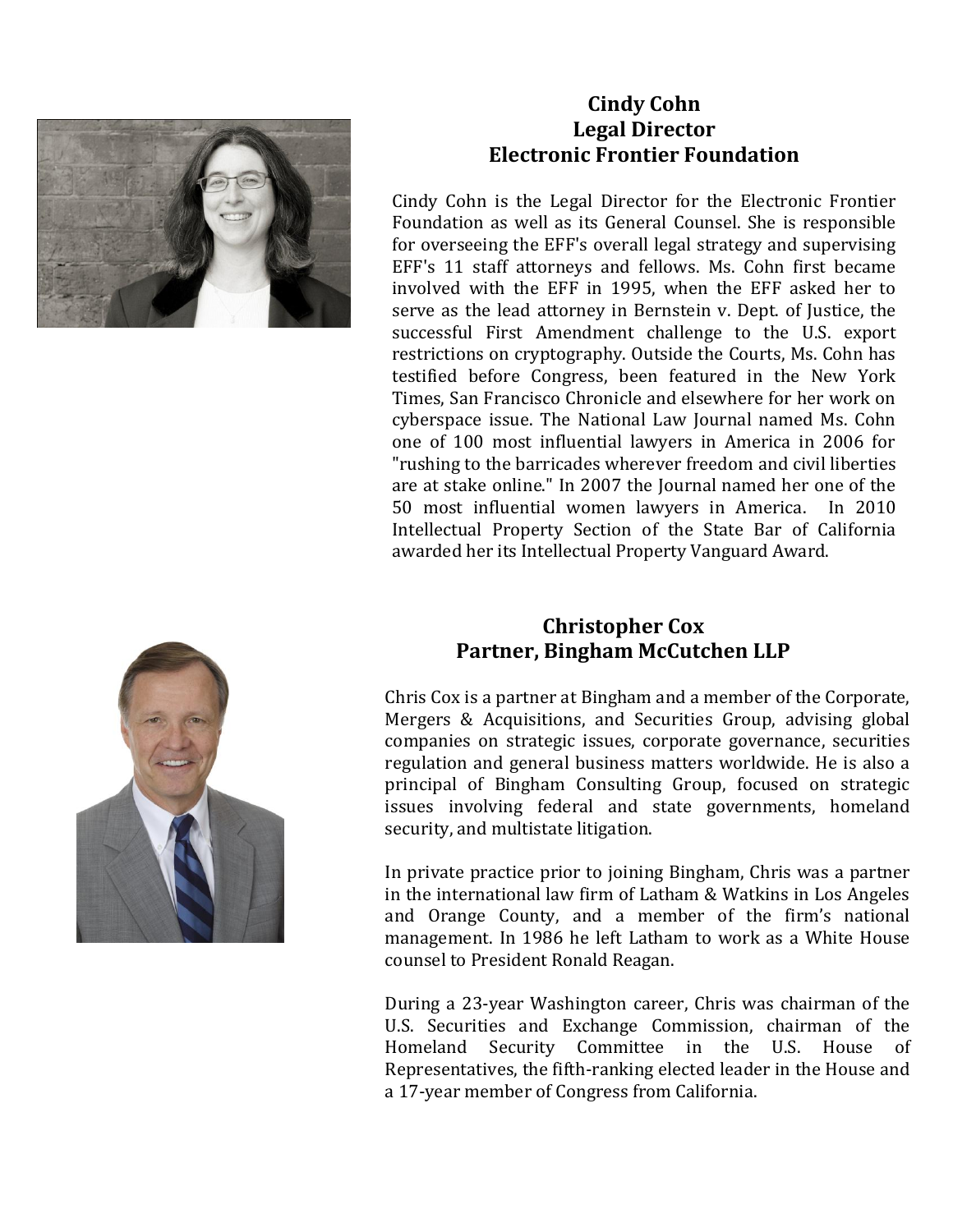As a member of the House, in addition to his role as chairman of the Committee on Homeland Security, Chris was chairman of the Select Committee on U.S. National Security and a senior member of the Energy and Commerce Committee and the Financial Services Committee. For 10 years he served as chairman of the House Policy Committee. In each of these capacities he was responsible for significant legislation, including the Internet Tax Freedom Act, the Securities Litigation Reform Act and the Support for Eastern European Democracy Act.

He earned his Juris Doctor from Harvard Law School, where he was an editor of the Harvard Law Review. He earned his Master of Business Administration from Harvard Business School, where he later taught corporate and individual income tax. He received his Bachelor of Arts in an accelerated three-year program at the University of Southern California.



Kai Falkenberg is the editorial counsel at Forbes where she is responsible for all legal issues relating to the editorial content of Forbes' print and online publications. In addition to her editorial legal work, Ms. Falkenberg writes on legal issues for Forbes and appears regularly on the *Forbes on Fox* program on Fox News.

Prior to joining Forbes, Ms. Falkenberg was an associate at Davis Wright Tremaine where she specialized in media law and represented various national magazines and broadcast clients. Before joining Davis Wright, Ms. Falkenberg clerked for Judge A. Raymond Randolph of the D.C. Circuit Court of Appeals, and was an associate at Wachtell Lipton Rosen & Katz.

Ms. Falkenberg is a graduate of Dartmouth College and earned her J.D. from Columbia Law School, where she served as an editor of the Columbia Law Review.

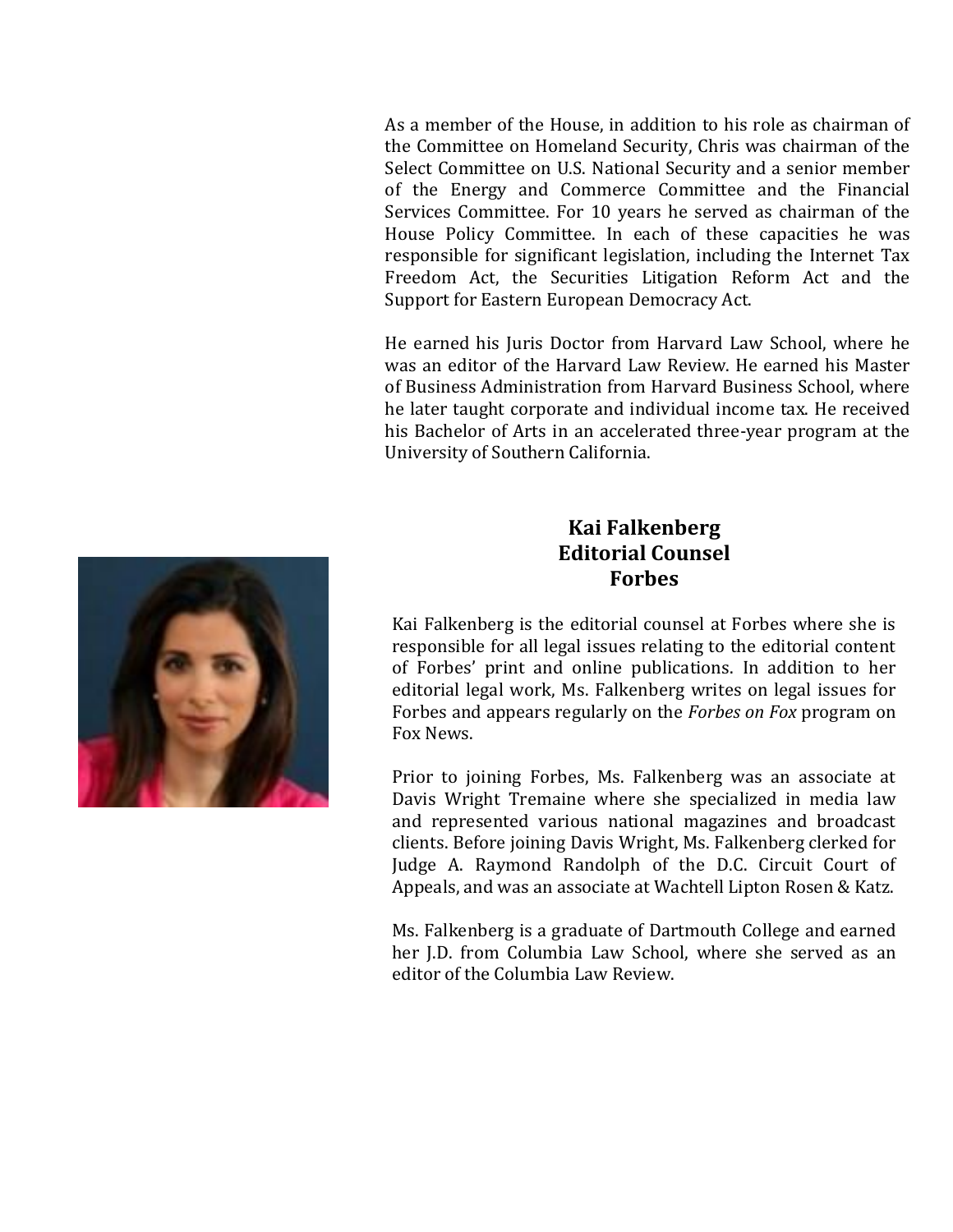

# **Eric Goldman Director, High Tech Law Institute Santa Clara Law Professor**

Eric Goldman is an Associate Professor of Law and Director of the High Tech Law Institute at Santa Clara University School of Law. Before he became a full-time academic in 2002, he practiced Internet law for 8 years in the Silicon Valley. His research and teaching focuses on Internet, IP and marketing law topics, and he blogs on those topics at the Technology & Marketing Law Blog [\[http://blog.ericgoldman.org\]](http://blog.ericgoldman.org/).



### **Nancy Kim Visiting Professor, the Ohio State University Moritz College of Law Professor, California Western School of Law**

Nancy Kim is a Visiting Professor at the Ohio State University, Moritz College of Law and a Professor at California Western School of Law. She received her B.A. from U.C. Berkeley and her J.D. from Boalt Hall School of Law at U.C. Berkeley, where she was an associate editor of the *California Law Review*. After graduating from law school, she was a Women's Law and Public Policy Fellow at Georgetown University Law Center and a Ford Foundation Fellow in Public International Law at U.C.L.A. where she also received an LLM. Her primary teaching and research interests are in the areas of contracts, licensing, sales and cyber law.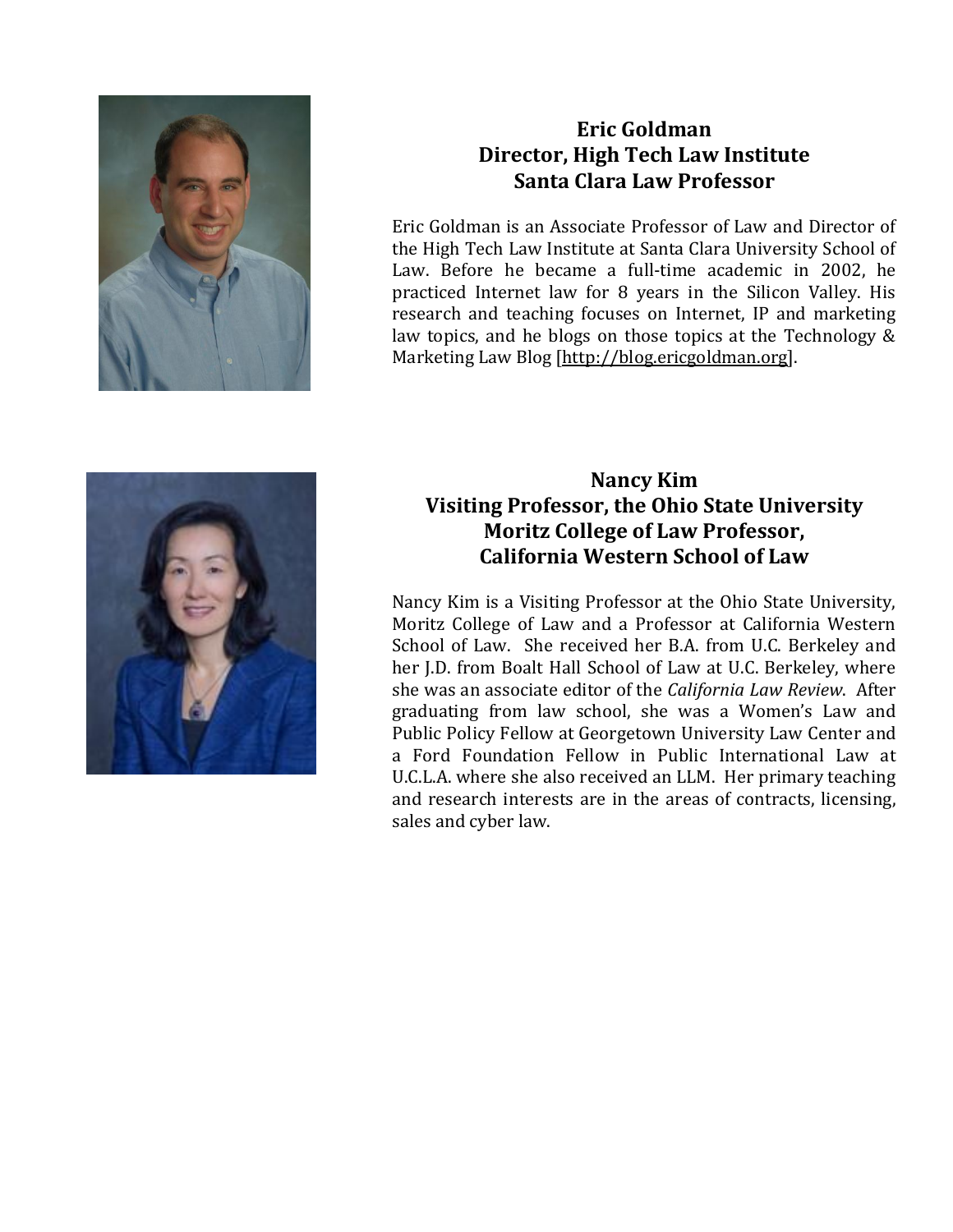

### **Alex Kozinski United States Court of Appeals For the Ninth Circuit**

Judge Kozinski was appointed United States Circuit Judge for the Ninth Circuit on November 7, 1985, and became Chief Judge on November 30, 2007. He graduated from UCLA, receiving an A.B. degree in 1972, and from UCLA Law School, receiving a J.D. degree in 1975.

Prior to his appointment to the appellate bench, Judge Kozinski served as Chief Judge of the United States Claims Court, 1982- 85; Special Counsel, Merit Systems Protection Board, 1981- 1982; Assistant Counsel, Office of Counsel to the President, 1981; Deputy Legal Counsel, Office of President-Elect Reagan, 1980-81; Attorney, Covington & Burling, 1979-81; Attorney, Forry Golbert Singer & Gelles, 1977-79; Law Clerk to Chief Justice Warren E. Burger, 1976-77; and Law Clerk to Circuit Judge Anthony M. Kennedy, 1975-76.

Judge Kozinski is married to Marcy Jane Tiffany and has three children: Yale, Wyatt and Clayton, and two grandsons: Quinn and Owen.



# **Mark A. Lemley William H. Neukom Professor Stanford Law School Director, Stanford Program in Law, Science and Technology Partner, Durie Tangri LLP**

Mark Lemley is the William H. Neukom Professor of Law at Stanford Law School, the Director of the Stanford Program in Law, Science and Technology, and the Director of Stanford's LLM Program in Law, Science and Technology. He teaches intellectual property, computer and Internet law, patent law, and antitrust. He is the author of seven books (most in multiple editions) and more than 100 articles on these and related subjects, including the twovolume treatise *IP and Antitrust*. His works have been reprinted throughout the world, and translated into Chinese, Japanese, Korean, Spanish, and Italian. He has taught intellectual property law to federal and state judges at numerous Federal Judicial Center and ABA programs, has testified seven times before Congress and numerous times before the California legislature, the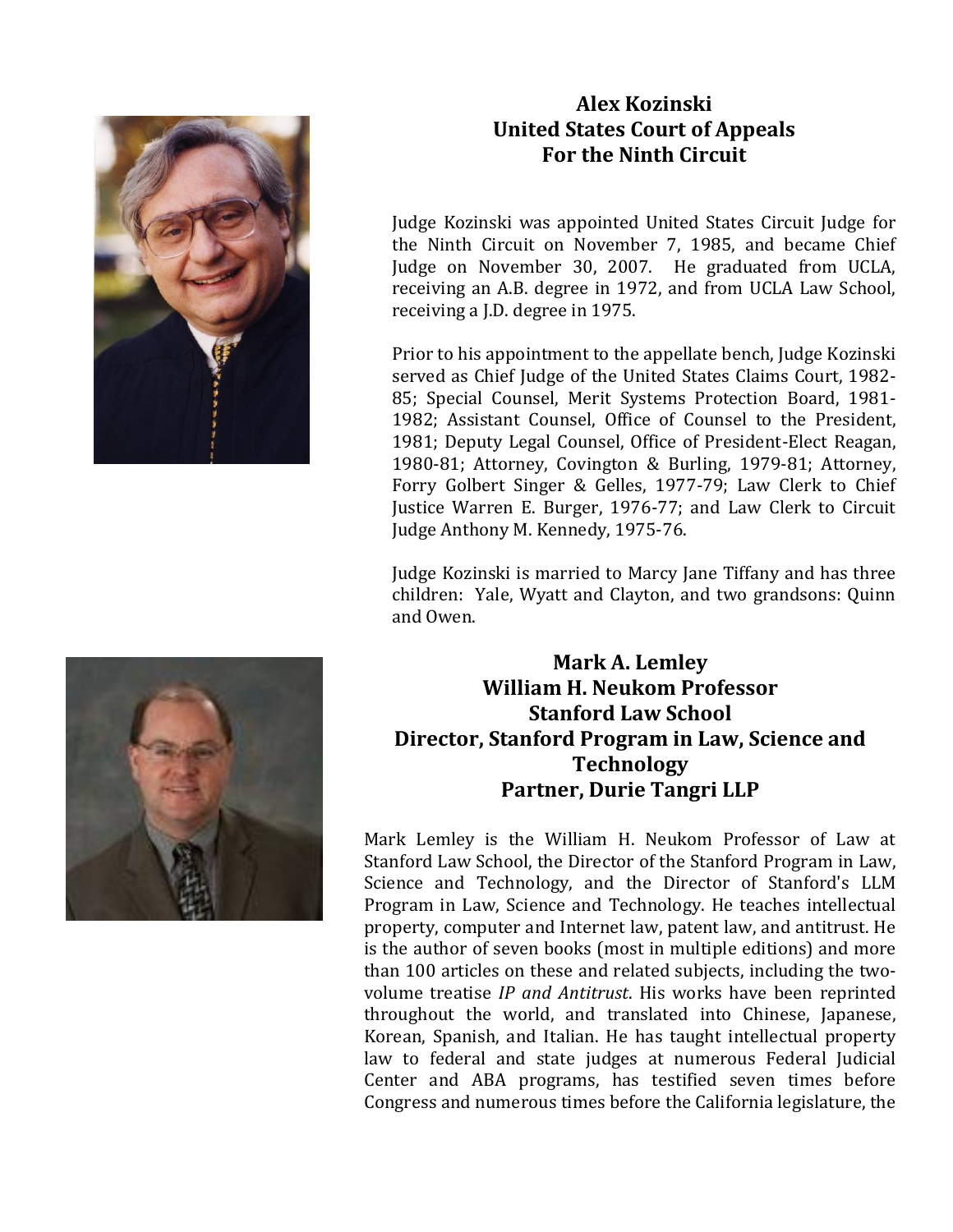Federal Trade Commission and the Antitrust Modernization Commission on patent, trade secret, antitrust and constitutional law matters, and has filed numerous amicus briefs before the U.S. Supreme Court, the California Supreme Court, and the federal circuit courts of appeals. He has been named California Lawyer's Attorney of the Year (2005), Best Lawyers' San Francisco IP Lawyer of the Year (2010), and a Young Global Leader by the Davos World Economic Forum (2007). In 2009 he received the California State Bar's inaugural IP Vanguard award. In 2002 he was chosen Boalt's Young Alumnus of the Year. He has been recognized as one of the top 50 litigators in the country under 45 by the American Lawyer (2007), one of the 100 most influential lawyers in the nation by the National Law Journal (2006), one of the top intellectual property lawyers in California (2003, 2007, 2009) and one of the 100 most influential lawyers in California (2004, 2005, 2006, and 2008) by the Daily Journal, among other honors.

Mark is a founding partner of Durie Tangri LLP. He litigates and counsels clients in all areas of intellectual property, antitrust, and Internet law. He has argued six Federal appellate cases and numerous district court cases, and represented clients including Comcast, Genentech, Google, Grokster, Hummer Winblad, Impax, Intel, NetFlix, Palm, TiVo, and the University of Colorado Foundation in 75 cases in nearly two decades as a lawyer.

After graduating from law school, Mark clerked for Judge Dorothy Nelson on the United States Court of Appeals for the Ninth Circuit, and has practiced law in Silicon Valley with Brown & Bain and with Fish & Richardson and in San Francisco with Keker & Van Nest. Until January 2000, he was the Marrs McLean Professor of Law at the University of Texas School of Law, and until June 2004 he was the Elizabeth Josslyn Boalt Professor of Law at the Boalt Hall School of Law, University of California at Berkeley.



### **Paul Alan Levy Public Citizen Litigation Group**

Paul Alan Levy is an attorney with the Public Citizen Litigation Group, a public interest law firm that is a division of the consumer advocacy organization Public Citizen. Among the issues on which the group litigates are federal health and safety regulation, consumer litigation, open government, union democracy, separation of powers, and the First Amendment. PCLG litigates cases at all levels of the federal and state judiciaries and has a substantial practice before federal regulatory agencies.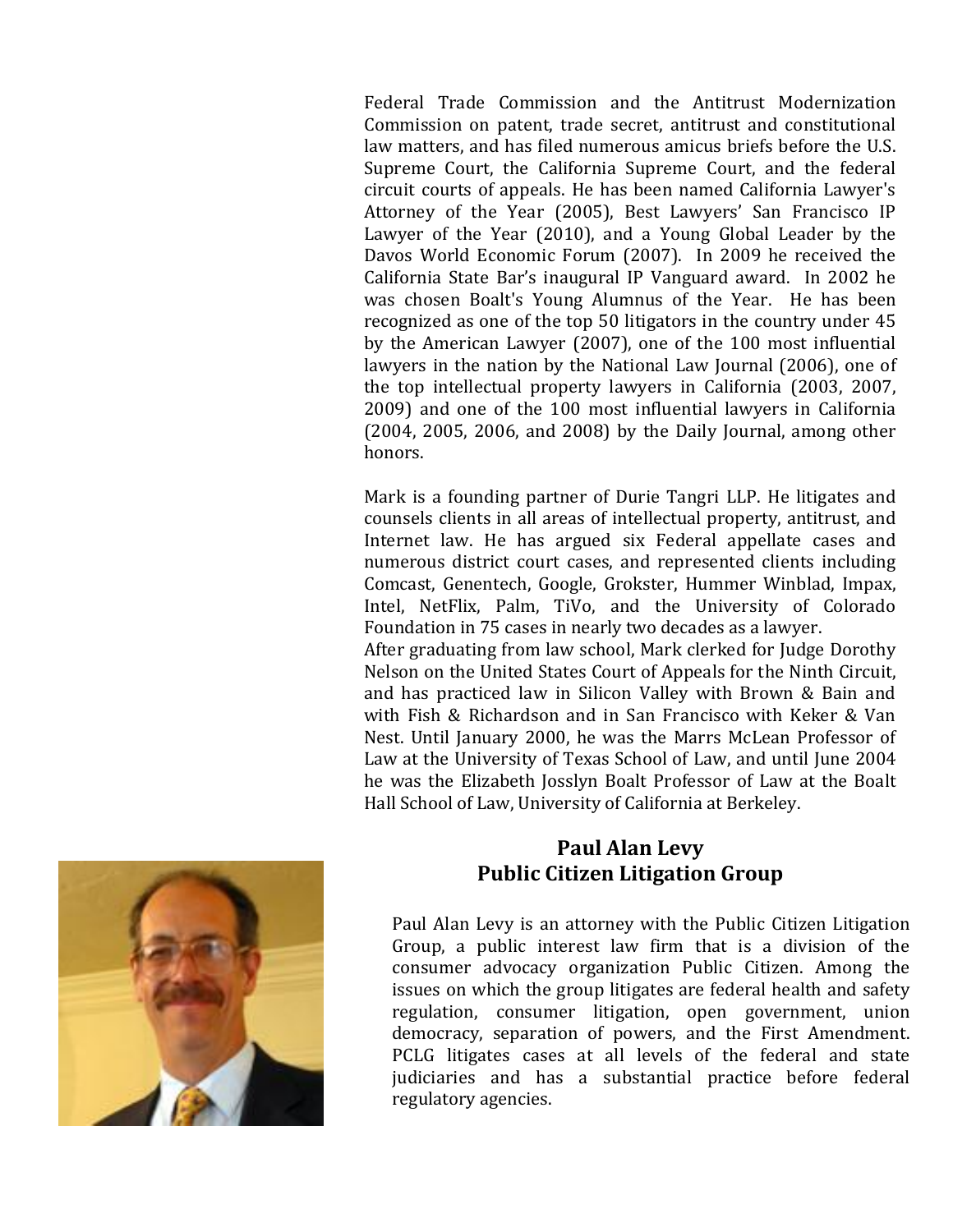After working as a law clerk to Honorable Wade H. McCree, Jr. (United States Court of Appeals, Sixth Circuit) and Special Assistant to Solicitor General McCree, Paul joined the Litigation Group in December 1977 to represent workers in rank-and-file labor law cases, largely representing dissident union members in cases involving union governance. He has been there ever since, with the exception of a one-year sabbatical when he taught at Cardozo Law School. Over the years, he also developed subspecialties in some arcane issues of federal procedure such as removal jurisdiction, and the representation of "lawyers in trouble" from sanctions, contempt findings and the like (these days, though, as a defense lawyer, he files sanctions motions). He also pioneered Public Citizen's work on federal preemption of state law claims and objecting to collusive class action settlements.

He has argued scores of cases in United States Court of Appeals (three en banc). Moreover, he has argued four cases in Supreme Court of the United States, as well as writing briefs for parties in seven other cases. One odd aspect of his Supreme Court practice is that each of these eleven cases was decided 9-0 – win or lose.

Paul has specialized more recently in free speech issues arising on the Internet. He has litigated cases in state and federal courts throughout the country about the identification of anonymous Internet speakers. His amicus curiae brief in *Dendrite v. Doe*, whose approach was adopted by New Jersey's Superior Court Appellate Division, has become the model for other cases. His Internet practice also includes the defense of trademark and copyright claims brought as a means of suppressing critical web sites. His cases in this area, such as *Bosley Medical v. Kremer* and *Lamparello v. Falwell*, have established the right to create internet "gripe" sites that include the trademark names of companies in their domain names and meta tags. In *Smith v. Wal-Mart Stores*, he defended the right of a parodist to make fun of Wal-Mart's trademarks. In arguing against the issuance of prior restraints in *Bank Julius Baer v. Wikileaks*, he had the key insight that the case had been filed without subject matter jurisdiction. For several years, Paul chaired subcommittees (on domain name litigation or on keyword advertising) of the American Bar Association's Intellectual Property Section.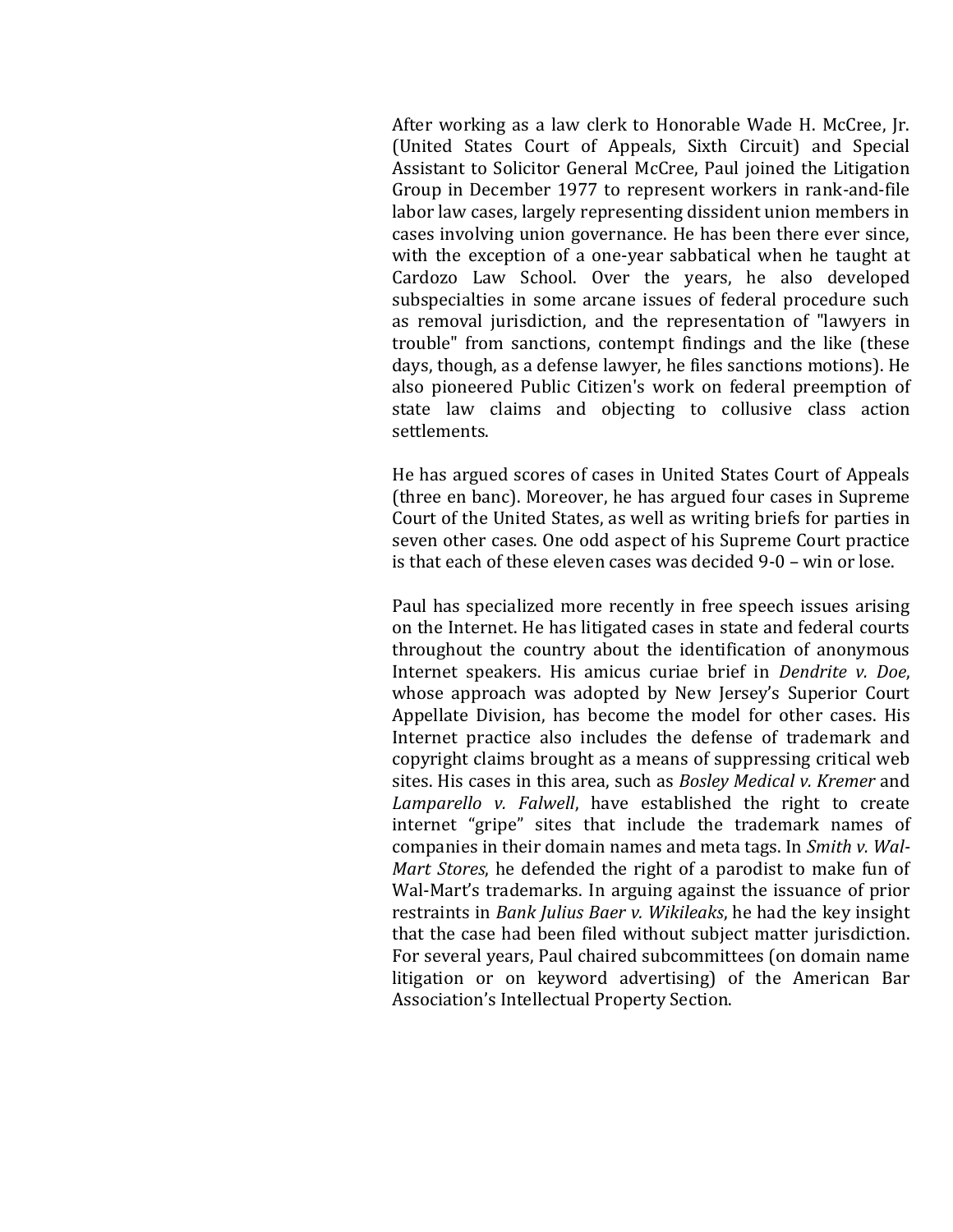

# **Congresswoman Zoe Lofgren**

Zoe Lofgren has been a Democratic member of the United States House of Representatives since 1995, representing the 16th District of California which is based in San Jose. A lifelong Bay Area resident, Lofgren earned her BA at Stanford University and her law degree at Santa Clara University. She served for eight years as a staff assistant to Congressman Don Edwards, in both his San Jose and Washington DC offices. As partner at the San Jose firm Webber & Lofgren--where she practiced immigration law--she was elected to the Santa Clara County Board of Supervisors in 1980 and served for 14 years. Rep. Lofgren also taught immigration law at University of Santa Clara School of Law from 1977-1980.

In 1994, Edwards decided to retire after 32 years in Congress, and Lofgren won the Democratic nomination for the seat--she was the only freshman Democrat from west of the Rocky Mountains elected that year.

Rep. Lofgren is Chair of the California Democratic Congressional Delegation (CDCD). The delegation consists of the thirty-four Democratic members of the House of Representatives from California. It is the most diverse delegation in the House and outnumbers all other state House delegations.

Rep. Lofgren is married to John Marshall Collins and is the mother of two children.



# **Alexander Macgillivray General Counsel Twitter, Inc.**

Alexander Macgillivray is Twitter's General Counsel and also leads its Corporate Communication, Public Policy and Trust & Safety efforts. Prior to Twitter, Mr. Macgillivray was Deputy General Counsel for Products and IP at Google and a litigator with Wilson Sonsini Goodrich & Rosati. He received his J.D. from Harvard Law School and is an affiliate at Harvard's Berkman Center for Internet and Society. He tweets, blogs and bakes bread.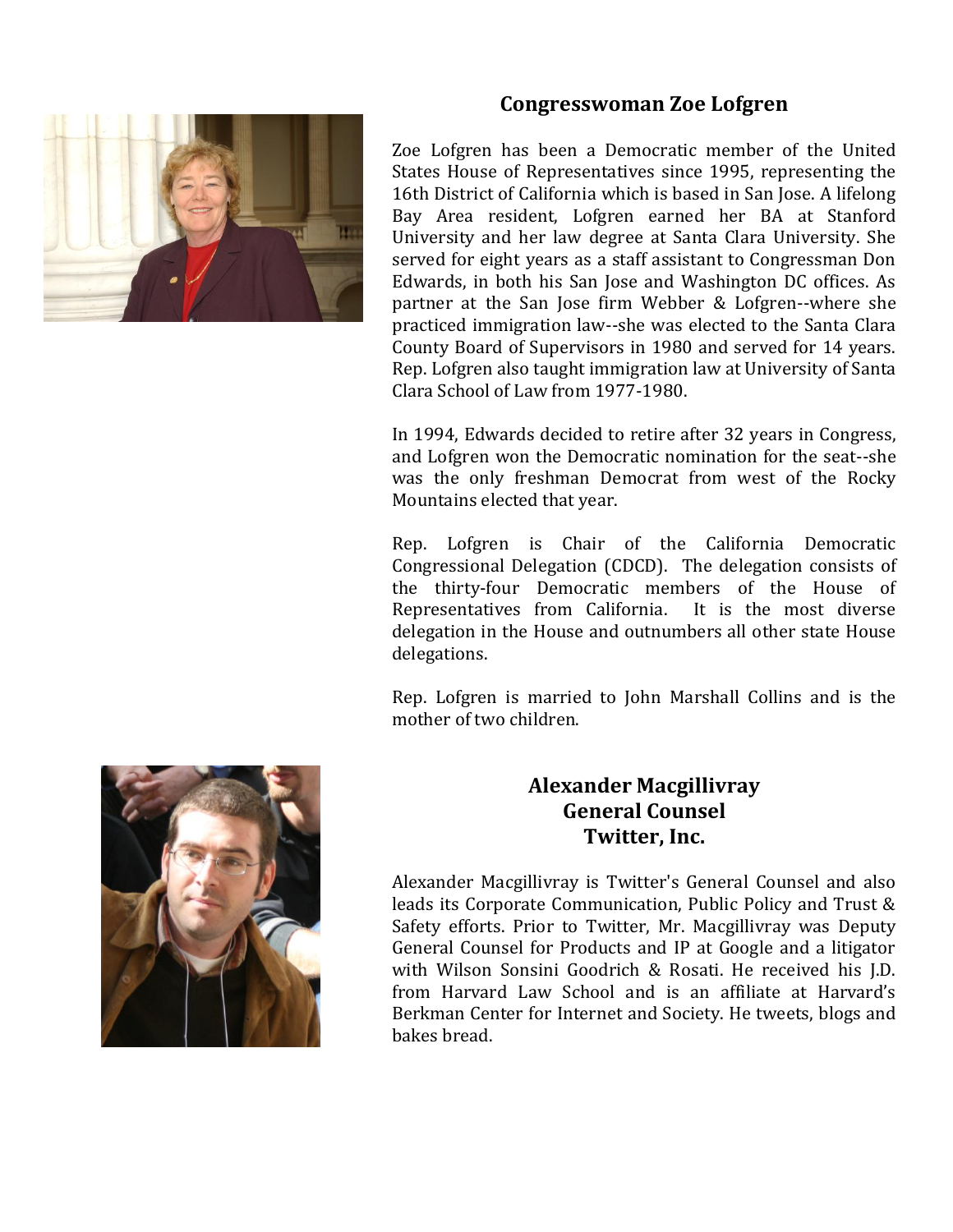

### **Declan McCullagh CNET Chief Political Correspondent**

Declan McCullagh is the chief political correspondent for CNET, part of CBS Corporation, focusing on Internet law, privacy, and public policy. Previously he was a senior correspondent for CBS News' Web site. He became the chief political correspondent for CNET News in 2002 and lives in the San Francisco area after spending over a decade in Washington, DC, where he was Wired's Washington bureau chief and a reporter for Time and Time.com.



### **Laura Pirri Senior Counsel Linden Lab**

Laura Pirri is Senior Counsel for Linden Lab, the operators of Second Life, where she is responsible for legal strategies and policies for the online 3D virtual world. Before Linden Lab, Ms. Pirri was a litigator at the law firms of Cooley LLP and Quinn Emanuel Urquhart & Sullivan LLP, where she represented Internet clients in a wide range of online content matters. Ms. Pirri clerked for the Honorable Procter R. Hug, Jr. in the Ninth Circuit Court of Appeals and is a graduate of Harvard Law School and Brown University.



# **Michael Rhodes Chair, Cooley LLP Litigation Department**

Michael G. Rhodes is the Chair of Cooley LLP's national Litigation Department and co-chair of the Internet practice.

Mr. Rhodes represents technology and Internet companies in disputes and class action cases involving intellectual property, privacy and consumer issues for clients such as eBay, PayPal, StubHub, Facebook, and Google. He speaks publicly on matters ranging from social media law to the Communications and Decency Act Section 230 safe harbor.

Mr. Rhodes argued one of the seminal CDA 230 cases: Gentry v. eBay (2002) 99 Cal.App.4th 816. Mr. Rhodes has argued the 230 safe harbor in many cases over the past ten years.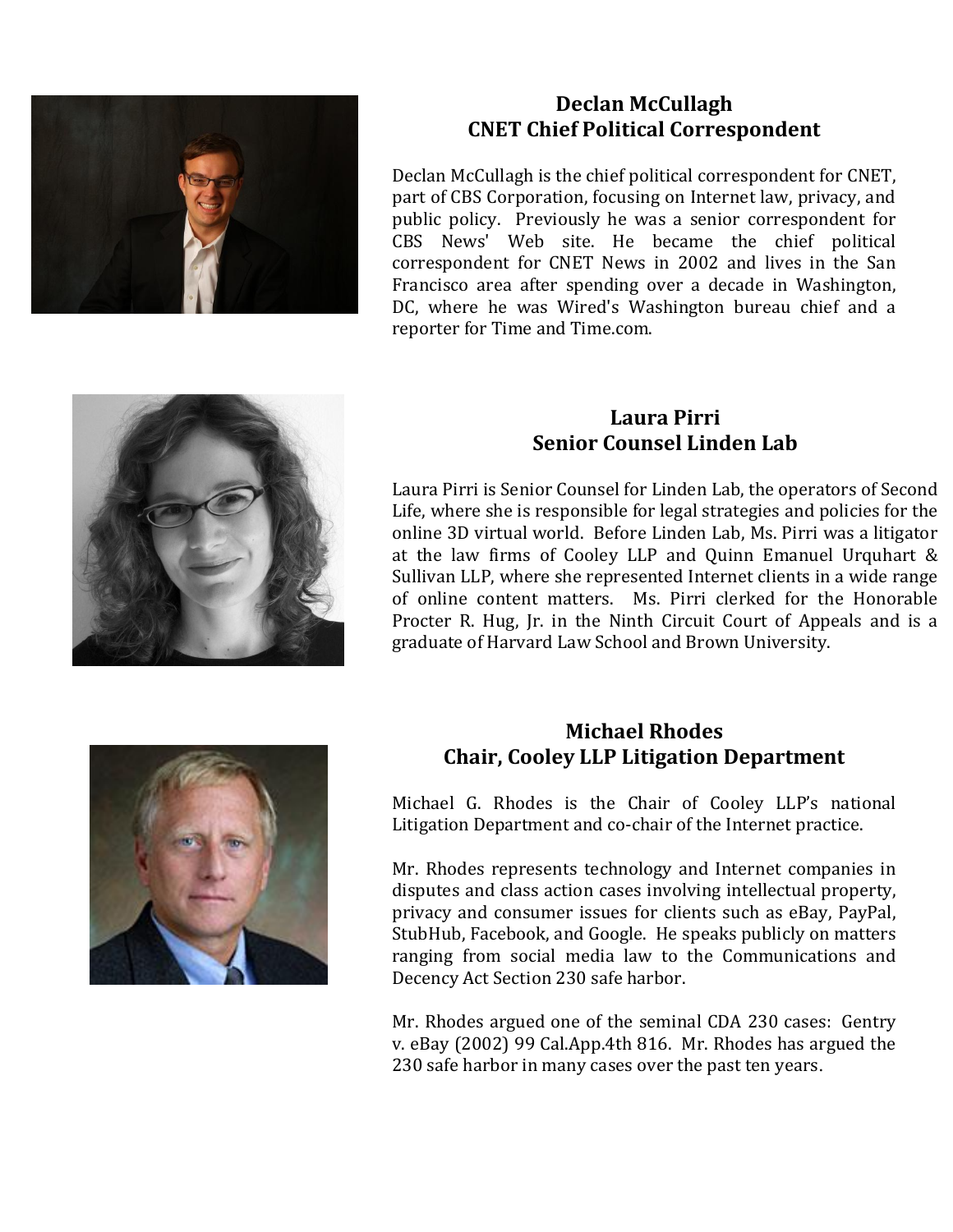

# **Jason M. Schultz Assistant Clinical Professor of Law; Director, Samuelson Law, Technology & Public Policy Clinic**

Jason M. Schultz is an Assistant Clinical Professor of Law and Director of the Samuelson Law, Technology & Public Policy Clinic at the UC Berkeley School of Law (Boalt Hall). Before joining Boalt Hall as a faculty member in the Samuelson Clinic, he was a Senior Staff Attorney at the Electronic Frontier Foundation (EFF), one of the leading digital rights groups in the world. Prior to EFF, he practiced intellectual property law at the firm of Fish & Richardson, P.C. and served as a clerk to the Honorable D. Lowell Jensen of the Northern District of California. While a student at Boalt Hall, he managed the Berkeley Technology Law Journal and interned for the Honorable Ronald M. Whyte of the Northern District of California.

At EFF, Schultz handled numerous high-profile intellectual property and technology matters affecting the public's interests in free expression, fair use, and innovation with an emphasis on issues of copyright law, reverse engineering, digital rights management, and patent law reform. Representative cases include DirecTV v. Huynh, 503 F.3d 847 (9th Cir. 2007), Jib Jab v. Ludlow Music, Lenz v. Universal Music, and Chicago Auto Show v. Autoshowshutdown.org. Schultz was also responsible for numerous amicus briefs filed on behalf of EFF and its clients at the Supreme Court and various Federal Courts of Appeal. He also founded EFF's Patent Busting Project, an effort to protect innovation and the public domain by filing reexamination requests at the U.S. Patent Office on overly-broad software and Internet patents. In addition to litigation and counseling, Schultz worked with educators, policy-makers, and industry associations to preserve the proper balance between intellectual property protection and the public interest. He also taught courses in cyberlaw and intellectual property at U.C. Berkeley School of Law and School of Information.

Schultz has presented at dozens of legal and academic conferences and is a regular contributor to news reports on intellectual property and technology matters, including articles in the New York Times, Wall Street Journal, Los Angeles Times, Washington Post, Forbes, Fox News, ABC's Good Morning America, National Public Radio, and other major media outlets.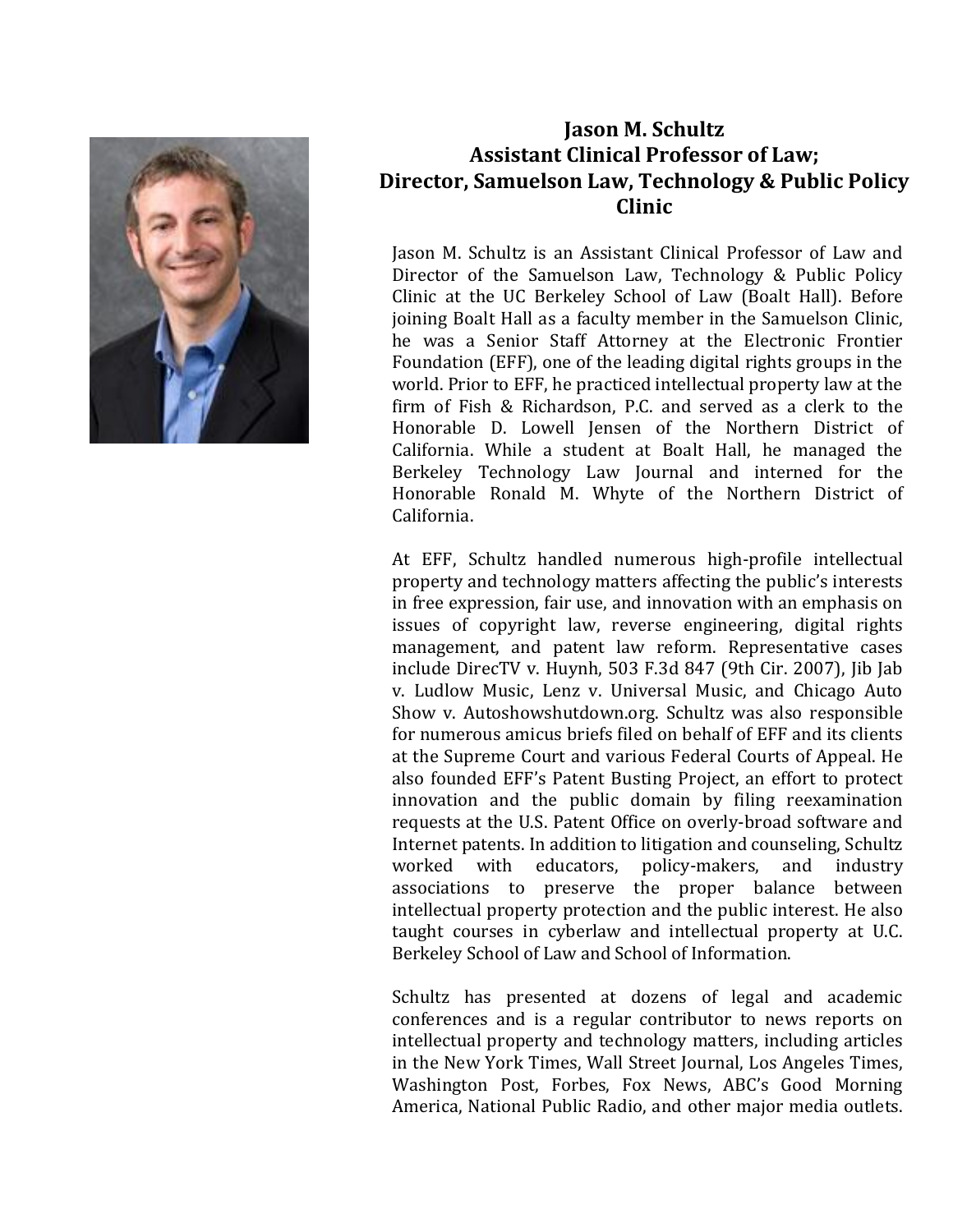His writing primarily focuses on the ongoing struggle to balance intellectual property regimes with the public's interest in free expression, access to knowledge, and innovation in light of new technologies and the challenges they pose. Recent publications include: "Should Copyright Owners Have to Give Notice about Their Use of Technical Protection Measures?" with Pamela Samuelson, 6 J. on Telecomm. & High Tech. L. 41 (2007), "Protecting Traditional Knowledge and Expanding Access to Scientific Data: Juxtaposing Intellectual Property Agendas via a 'Some Rights Reserved' Model" with Eric Kansa and Ahrash Bissel, 12 Int'l J. of Cultural Property 285 (2005), "The False Origins of the Induce Act", 32 N. Kentucky L. Rev. 527 (2005), and "Neglecting the National Memory: How Copyright Terms Extensions Compromise the Development of Digital Archives" with Deirdre K. Mulligan, 4 J. App. Prac. & Process 451 (2002).



#### **Maria Speth Shareholder, Jaburg & Wilk, P.C.**

Ms. Speth, a shareholder in the law firm of Jaburg & Wilk, P.C., practices in the areas of intellectual property, internet law, and commercial litigation. She has litigated dozens of §230 cases, including fourteen published decisions. She is the author of *Protect Your Writings: A Legal Guide for Authors,* and has authored articles on the topics of litigation and intellectual property, published in *The Business Journal*, the *Arizona Journal of Real Estate & Business,* and the *Arizona Attorney*. Ms. Speth has litigated dozens of §230 cases, including fourteen published decisions.

In October of 2000, the readers of *Arizona Women's News* voted Ms. Speth best business attorney in Arizona. In April of 2008 she was listed in the Top Lawyers list published by Arizona Business Magazine. She is a certified member of The Million Dollar Advocates Forum and a member of The American Trial Lawyer's Association Top 100 Trial Lawyers in Arizona. Ms. Speth is on the faculty of the internationally acclaimed CEO Space. Ms. Speth is the Chair Elect of the Ecommerce & Technology Section of the Arizona State Bar and on the Internet Committee, gTLD subcommittee of the International Trademark Association.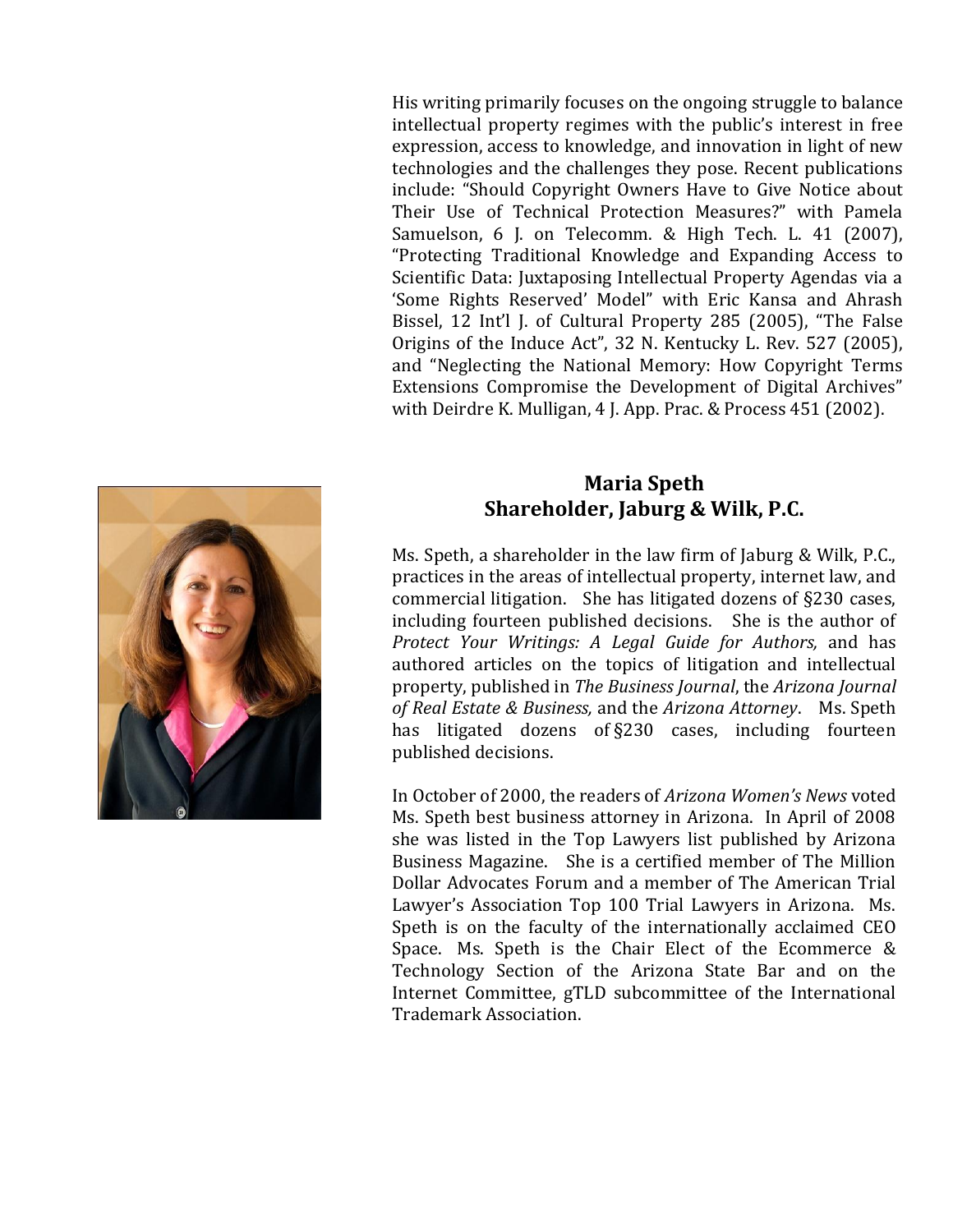

### **Colette Vogele Senior Attorney, Microsoft**

Colette Vogele is a Senior Attorney with Microsoft practicing in the trademark and copyright group. She is also a nonresidential fellow with Stanford's Center for Internet & Society, and co-founder of *WithoutMyConsent.org*, a non-profit organization working to provide resources to combat on-line invasions of privacy. A frequent lecturer, speaker and author on topics related to intellectual property, cyberlaw, constitutional law, and privacy rights, Colette also sits on the advisory boards of the *California Lawyer* Magazine, the Journal of Internet Law, and Spokenword.org. Her full bio is available at [www.vogelelaw.com.](http://www.vogelelaw.com/)



# **Laurence Wilson General Counsel, Yelp**

Laurence Wilson joined Yelp in 2007 as its General Counsel. Before that, he ran the legal and business development teams at Xoom, an online money transfer company funded by Sequoia Capital and PayPal alumni. Laurence received his J.D. from Stanford Law School, and is active in the startup community providing advice on thorny legal issues.



# **Professor Felix Wu Cardozo School of Law**

Felix Wu is an Assistant Professor at the Benjamin N. Cardozo School of Law. He received his A.B. from Harvard University, and his J.D. and Ph.D. in computer science from the University of California at Berkeley. After law school, he was an associate first at Covington & Burling and later at Fish & Richardson, and he clerked for Judge Sandra L. Lynch of the U.S. Court of Appeals for the First Circuit. His research and teaching focuses on Internet law, privacy, freedom of speech, and intellectual property.